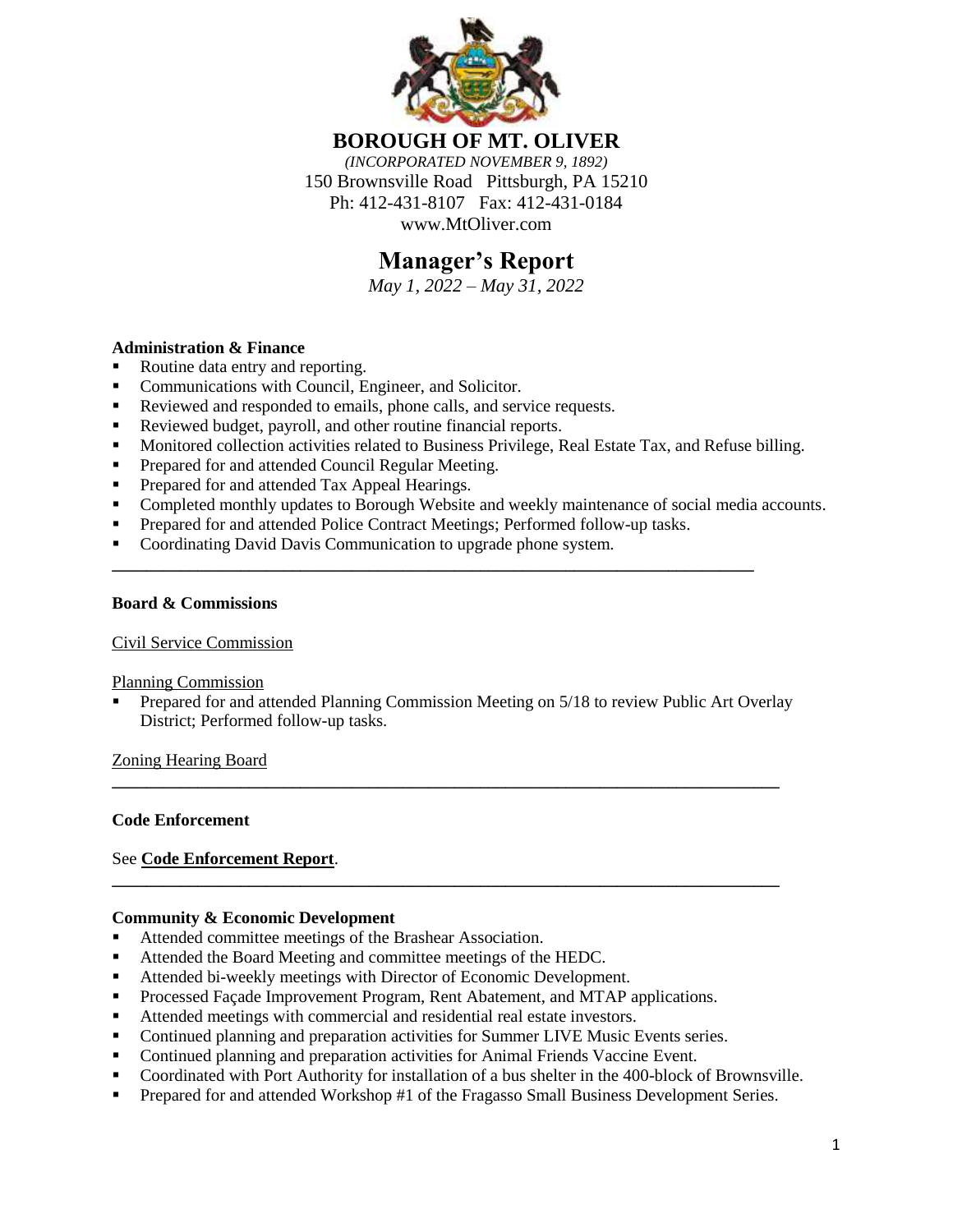#### **Misc.**

- Attended the Annual CONNECT Legislative Congress.
- Attended the Quarterly SHACOG Administrative Advisory Committee Meeting.

**\_\_\_\_\_\_\_\_\_\_\_\_\_\_\_\_\_\_\_\_\_\_\_\_\_\_\_\_\_\_\_\_\_\_\_\_\_\_\_\_\_\_\_\_\_\_\_\_\_\_\_\_\_\_\_\_\_\_\_\_\_\_\_\_\_\_\_\_\_\_\_\_\_\_\_\_\_\_**

**\_\_\_\_\_\_\_\_\_\_\_\_\_\_\_\_\_\_\_\_\_\_\_\_\_\_\_\_\_\_\_\_\_\_\_\_\_\_\_\_\_\_\_\_\_\_\_\_\_\_\_\_\_\_\_\_\_\_\_\_\_\_\_\_\_\_\_\_\_\_\_\_\_\_\_\_\_\_**

Attended WAPMM Training.

# **Projects & Grants**

#### Allegheny Together Program

- Attended the Kick-off Meeting of the Business District Advisory Committee for the 2022 Technical Assistance on 3/3; Reviewed the draft proposal and attended a follow-up meeting on 3/30.
- A meeting with the Business District Advisory Committee is scheduled for 6/8.

#### Brownsville Road Traffic Signal Project

- The City of Pittsburgh received funding to replace their traffic signals at Brownsville & Arlington and at Brownsville & Bausman.
- The projected is expected to begin in June with work occurring sporadically at the intersections from the Southside Flats to Mt. Oliver through 2023.

#### CD Year 47 –ADA Ramps

- Gateway submitted a full application to complete ADA Ramp upgrades on St. Joseph, Church, and Anthony; The Borough received notification that we awarded \$20,000 towards this project. Gateway is submitted a revised scope of work and the project is expected to be bid the end of June.
- Only one bid was received which came back higher than the engineering estimate; As a result, the project was rebid; A new bid was received and approved from Avelli Corporation in the amount of \$29,600.25. SHACOG has informed us that the contractor has not fully executed the contract. We are awaiting additional information from SHACOG on next steps.

# Keystone Communities Program

- Mt. Oliver Borough, in partnership with HEDC, was awarded \$50,000 from the Keystone Communities Program for a Façade Improvement Program in the 100-200 blocks of Brownsville Road. This is a 50% matching grant, where 25% will be matched the HEDC and 25% by the property owners.
- (16) applications have been received. Bidding docs are being finalized by the architect that projects are expected to be bid as a package in mid-February with award letters issued in March.

# 2021 Paving Program

- The 2021 Paving Program consists of resurfacing Ormsby Ave.
- The low bidder was Independent Enterprises in the amount of \$119,686.25. The project will commence as soon as PAWC finishes installing the services in the Spring of 2022.

#### Transverse Park Master Plan

 Submitted a grant application to the Department of Conservation & Natural Resources (DCNR) for the development of a Master Site Plan for Transverse Park. The grant request was for \$25,000, or 50% of the estimated project cost. Awards will be announced in the Fall of 2022.